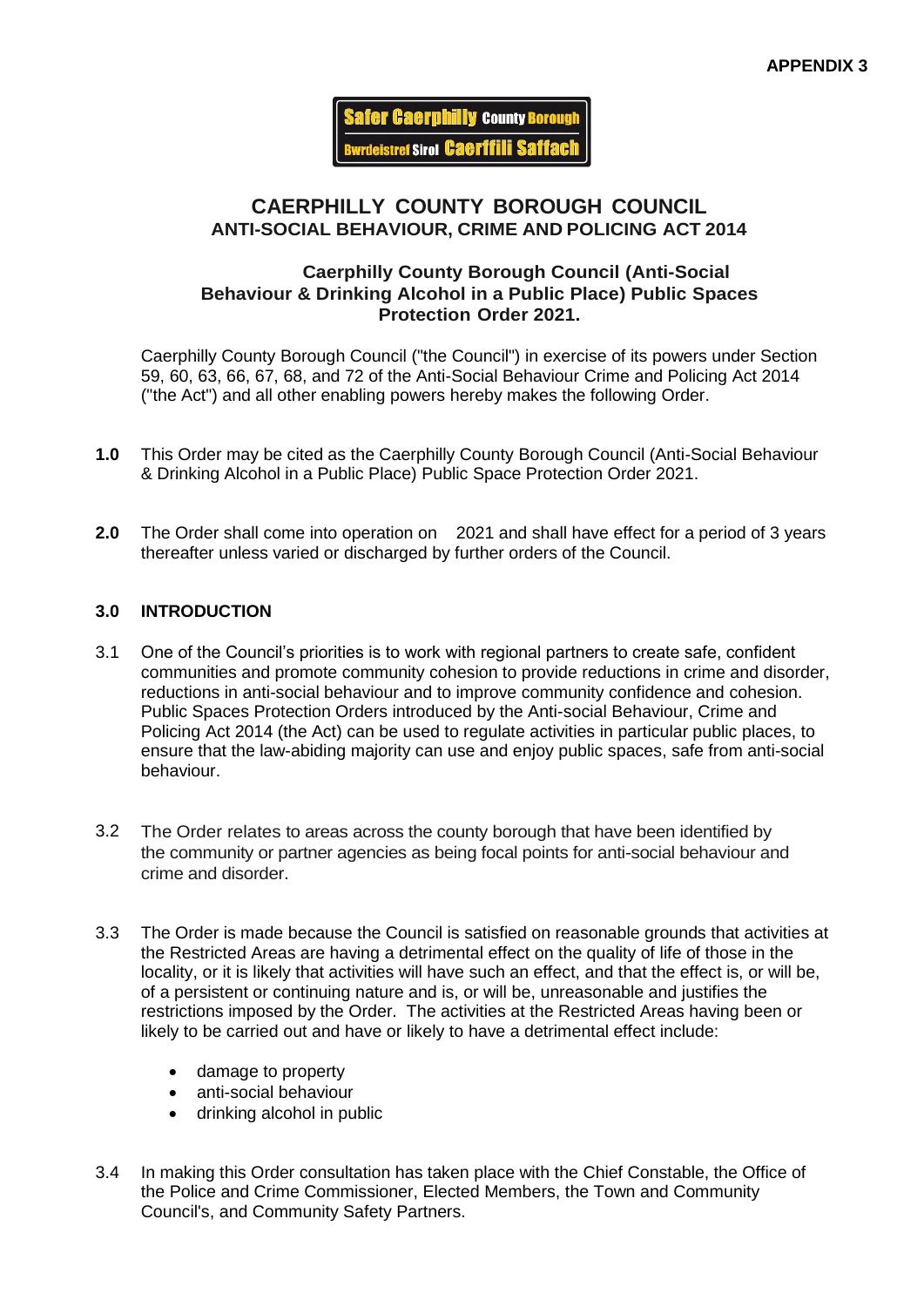#### **4.0 DEFINITIONS**

4.1 "Authorised Person(s)" means a person authorised for the purposes of Section 63 and 68 of the Act by the Council.

#### **5.0 RESTRICTIONS AND REQUIREMENTS**

- 5.1 The effect of the Order is to impose the following prohibitions and requirements within any part of the Restricted Areas.
- 5.2 No person within the Restricted Areas shall consume alcohol when requested not to do so by an authorised person or constable.
- 5.3 No person within the Restricted Areas shall be in possession of an open container of alcohol.
- 5.4 Section 63 of the Act applies to the prohibitions set out in paragraphs 5.2 and 5.3 of this Order namely that where a constable or authorised person reasonably believes that a person:
	- (a) Is or has been consuming alcohol in breach of prohibitions 5.2 and/or 5.3 of this order; or intends to consume alcohol in breach prohibition 5.2 and/or 5.3 of this order

The constable or authorised person may require that person:

- (b) Not to consume alcohol, or anything which the constable or authorised person reasonably believes to be alcohol;
- (c) To surrender anything in that person's possession which is, or which the constable or authorised person reasonably believes to be, alcohol or a container for alcohol

It is an offence for a person, without reasonable excuse, to fail to comply with a requirement imposed by a constable or authorised person under section 63.

A person guilty of an offence is liable on conviction in the Magistrates' Court to a fine not exceeding level 2 on the standard scale.

- 5.5 In addition to the above restrictions a number of the restricted areas have been identified as areas experiencing high levels of anti-social behaviour. These areas have been highlighted on the list below and have the following restrictions applied:
	- 5.5.1 No person within the Restricted Areas shall behave in a disorderly, indecent, or offensive manner.
	- 5.5.2 No person within the Restricted Areas shall litter, graffiti or deliberately cause damage within this area.
	- 5.5.3 No person shall willfully obstruct or impede an authorised person in the execution of their duty.
	- 5.5.4 No person shall be in possession of an off-road vehicle within the Restricted Areas.
	- 5.5.5 Any person reasonably suspected by an authorised person, of breaching any restrictions or requirements within this order shall give his name and address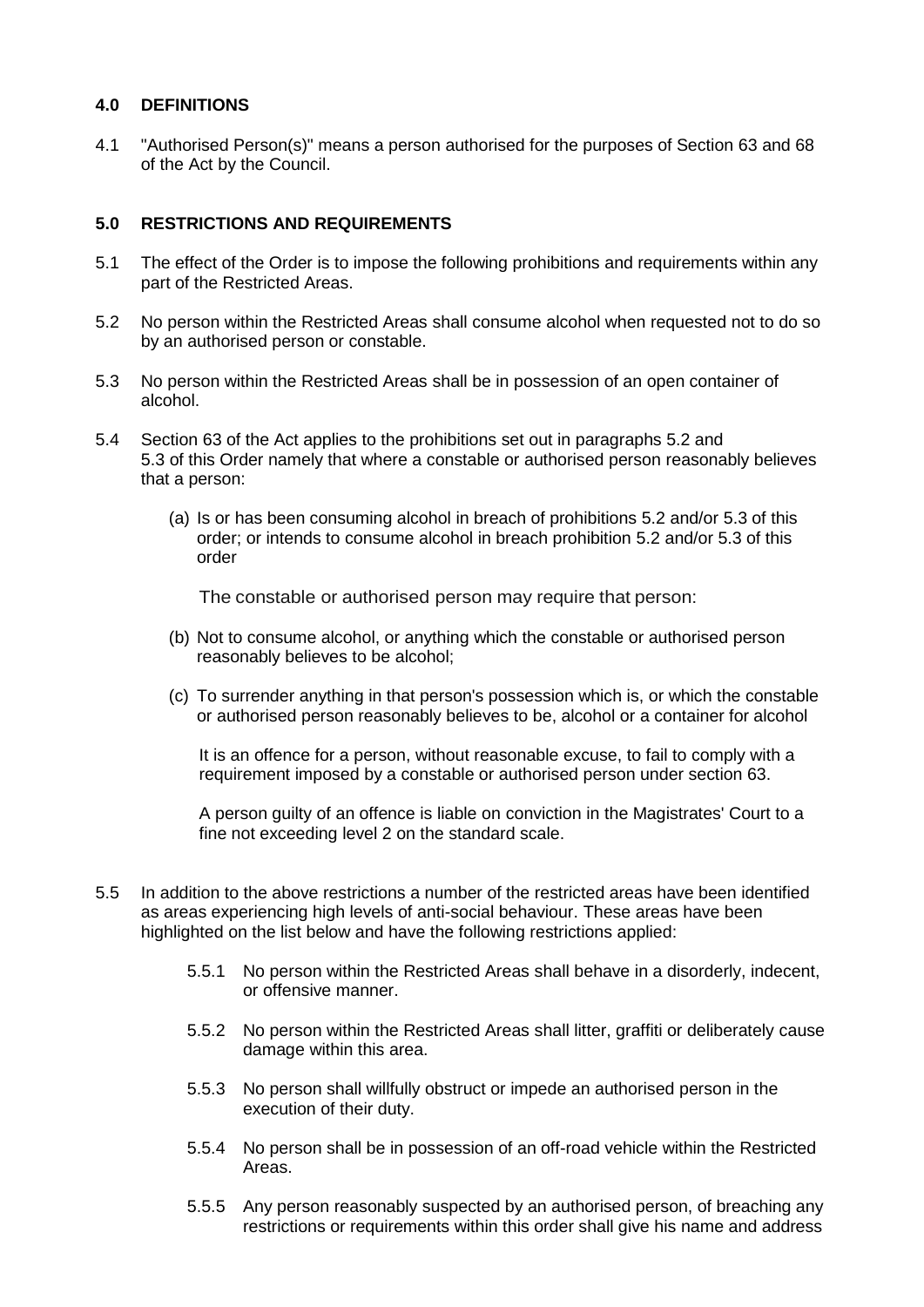when requested to do so by an authorised person.

- 5.6 Section 67 of the Act applies to the prohibitions and requirements set out in paragraphs 5.5.1 to 5.5.5 of this Order namely:
	- (1) It is an offence for a person without reasonable excuse-

(a) To do anything that the person is prohibited from doing by paragraphs 5.5.1 to 5.5.5 of this Order, or

(b) To fail to comply with a requirement to which a person is subject under paragraphs 5.5.1 to 5.5.5 of this Order,

- (2) A person guilty of an offence under this section is liable on summary conviction to a fine not exceeding level 3 on the standard scale.
- (3) A person does not commit an offence under this section by failing to comply with a prohibition or requirement that the local authority did not have power to include in the public spaces protection order.
- (4) Consuming alcohol in breach of a public spaces protection order is not an offence under this section but see point 5.4 above.

#### **6.0 FIXED PENALTY**

6.1 A constable or authorised person may issue a fixed penalty notice to anyone he or she believes has committed any offence under this Order. A person in receipt of a fixed penalty notice will have up to 14 days to pay the fixed penalty £100.00 (or a discounted amount of £75 if paid within 7 days). Failure to pay the fixed penalty will result in the matter being referred for prosecution.

#### **7.0 APPEALS**

Any challenge to this Order must be made by application to the High Court by an interested person within the period of six weeks beginning with the day the order was made. An interested person is someone who lives in, regularly works in, or visits and of the Restricted Areas. This means that only those who are directly affected by the restrictions have the power to challenge. The right to challenge also exists where an order is varied by the Council.

Interested persons can challenge the validity of this order on two grounds:

- that the Council did not have power to make the order or to include particular prohibitions or requirements
- that of the requirement of the legislation was not complied with in relation to the Order.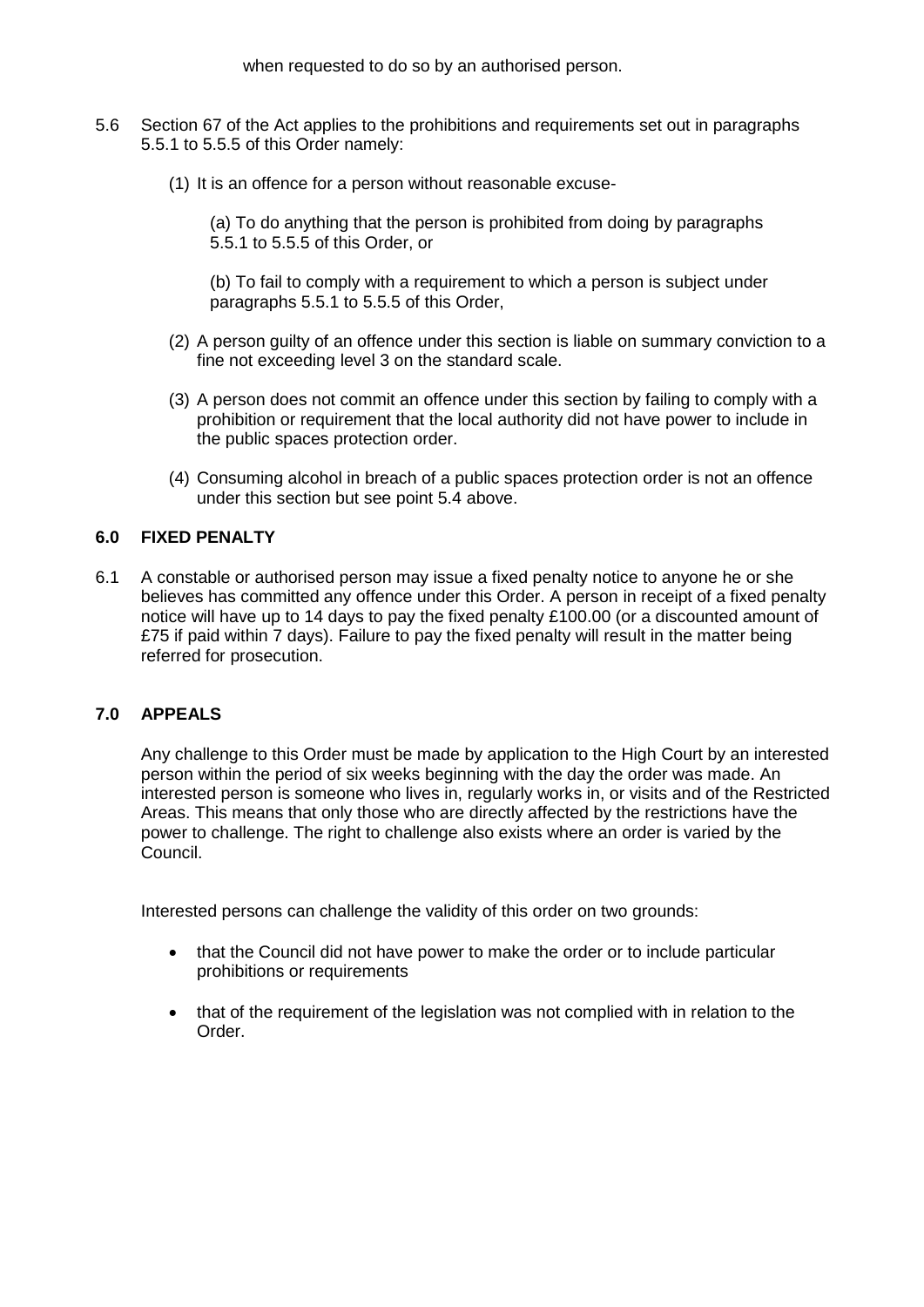# *1. Caerphilly County Borough Public Space Protection Orders (PSPOs) with Anti-Social Behaviour restrictions*

# **Bus Stations**

- Nelson Bus Station
- Bargoed Bus Station
- Blackwood Bus Station
- Caerphilly Bus Station

## **Bus Shelters and Bus Stops at the following locations:**

- Chartist Way, near Frost Place, Blackwood
- Chartist Way, Gibbs Close, Blackwood
- Pantside, Crossways, Newbridge
- Twynyffald Road, Cefn Fforest, Blackwood
- Newbridge Comprehensive School, Newbridge
- Crown, Bryn Road, Pontllanfraith, Blackwood
- Abertridwr Square, Abertridwr, Caerphilly
- Penllwyn Circle, Edge Hill, Pontllanfraith, Blackwood
- Pen-y-Dre, Rhymney
- Glan-y-Nant, Rhymney
- Heol Aneurin, Penyrheol, Caerphilly

# *2. Caerphilly County Borough Public Space Protection Orders (PSPOs) with restrictions for Drinking alcohol in a public place*

### **Additional restrictions on anti-social behaviour are proposed for those locations highlighted.**

| Ward              | <b>PSPO Area / Streets</b>                                                                                                                                                                                          |
|-------------------|---------------------------------------------------------------------------------------------------------------------------------------------------------------------------------------------------------------------|
| <b>Twyn Carno</b> | <b>RHYMNEY</b><br><b>High Street</b><br><b>Upper High Street</b><br><b>Church Street</b><br><b>Rhymney Library Car Park</b>                                                                                         |
| Moriah            | <b>High Street</b><br><b>War Memorial Park</b><br><b>Eisteddfod Field</b>                                                                                                                                           |
| Pontlottyn        | <b>PONTLOTTYN</b><br>• Merchant Street<br><b>High Street</b><br><b>Stuart Street</b><br><b>Picton Street</b><br><b>School Street</b><br><b>River Road</b><br><b>The Recreation Ground</b><br><b>Railway Station</b> |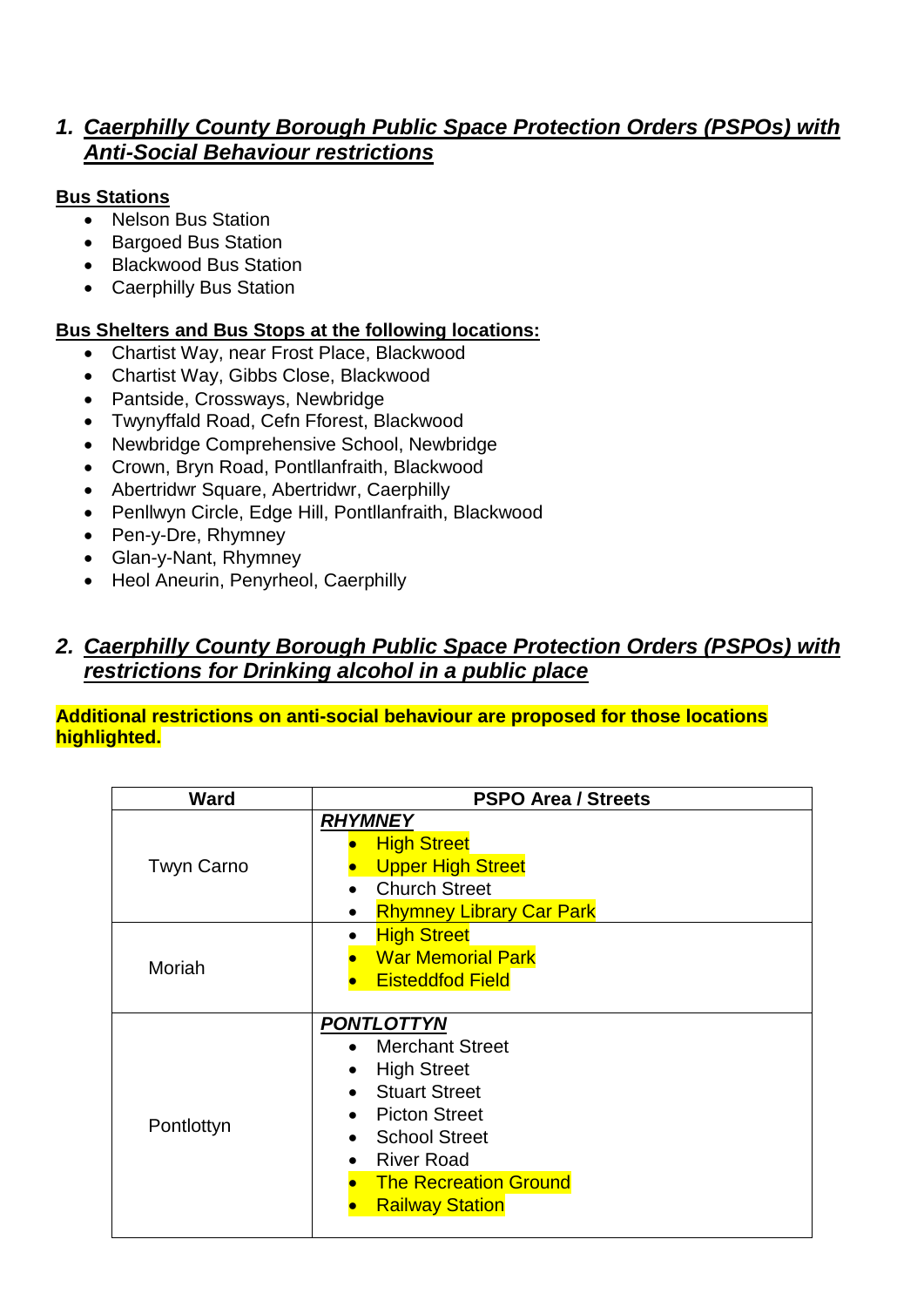|                  | <b>FOCHRIW</b>                                                                     |
|------------------|------------------------------------------------------------------------------------|
|                  | The Grove and adjoining land including the youth                                   |
|                  | shelter and kick wall area                                                         |
| Darran Valley    | Pontlottyn Road                                                                    |
|                  | • Land surrounding Fochriw Community Centre                                        |
|                  | Cae Glas Newydd and its rear lanes<br>$\bullet$                                    |
|                  | Car park at Cae Glas Newydd                                                        |
|                  | Length of Commercial Street from Bedwellty Road<br>$\bullet$<br>junction including |
|                  | Bedwellty Road (at traffic lights)<br>$\bullet$                                    |
|                  | All junctions and access points to following side                                  |
|                  | roads and access lanes along the length of                                         |
|                  | <b>Commercial Street:</b>                                                          |
|                  | School Street, Cwrt Coch Street, Elm Street,<br>$\bullet$                          |
|                  | Church Street, George Street, James Street, Byron                                  |
| Aberbargoed      | Road (both sides of Commercial Street included)                                    |
|                  | Also to all alleyways and access points to back                                    |
|                  | lanes along full length of Commercial Street                                       |
|                  | <b>Cwrt Coch Street Play Area</b>                                                  |
|                  | <b>BRITANNIA</b>                                                                   |
|                  | • Angel Lane                                                                       |
|                  | <b>Britannia Walk</b>                                                              |
|                  | <b>Salway Avenue</b>                                                               |
|                  | Farm View                                                                          |
|                  | <b>BARGOED</b>                                                                     |
|                  | <b>Lower High Street</b>                                                           |
|                  | <b>Upper High Street</b>                                                           |
|                  | <b>High Street</b>                                                                 |
|                  | <b>Heolddu Road</b>                                                                |
| <b>Bargoed</b>   | <b>McDonnell Road</b>                                                              |
|                  | <b>Hanbury Road</b>                                                                |
|                  | <b>The Square, Bargoed</b><br>Children's Playground, Ilancayo Street               |
|                  |                                                                                    |
|                  |                                                                                    |
|                  | <b>GILFACH</b>                                                                     |
| Gilfach          | <b>Commercial Street, Gilfach</b>                                                  |
|                  | Vere Street, Gilfach                                                               |
|                  |                                                                                    |
|                  | <b>GELLIGAER</b>                                                                   |
|                  | <b>Castle Hill</b>                                                                 |
|                  | <b>St Cattwgs Avenue</b>                                                           |
|                  | <b>Heol Edward Lewis</b>                                                           |
|                  | Oxford Street including subway connecting with<br><b>Castle Hill</b>               |
| <b>St Cattwg</b> |                                                                                    |
|                  | <b>PENPEDAIRHEOL</b>                                                               |
|                  | Llwyn Onn                                                                          |
|                  | The Square                                                                         |
|                  | <b>Hospital Road</b>                                                               |
|                  | Pengam Road from the Square to its junction with                                   |
|                  | Haulwen Road                                                                       |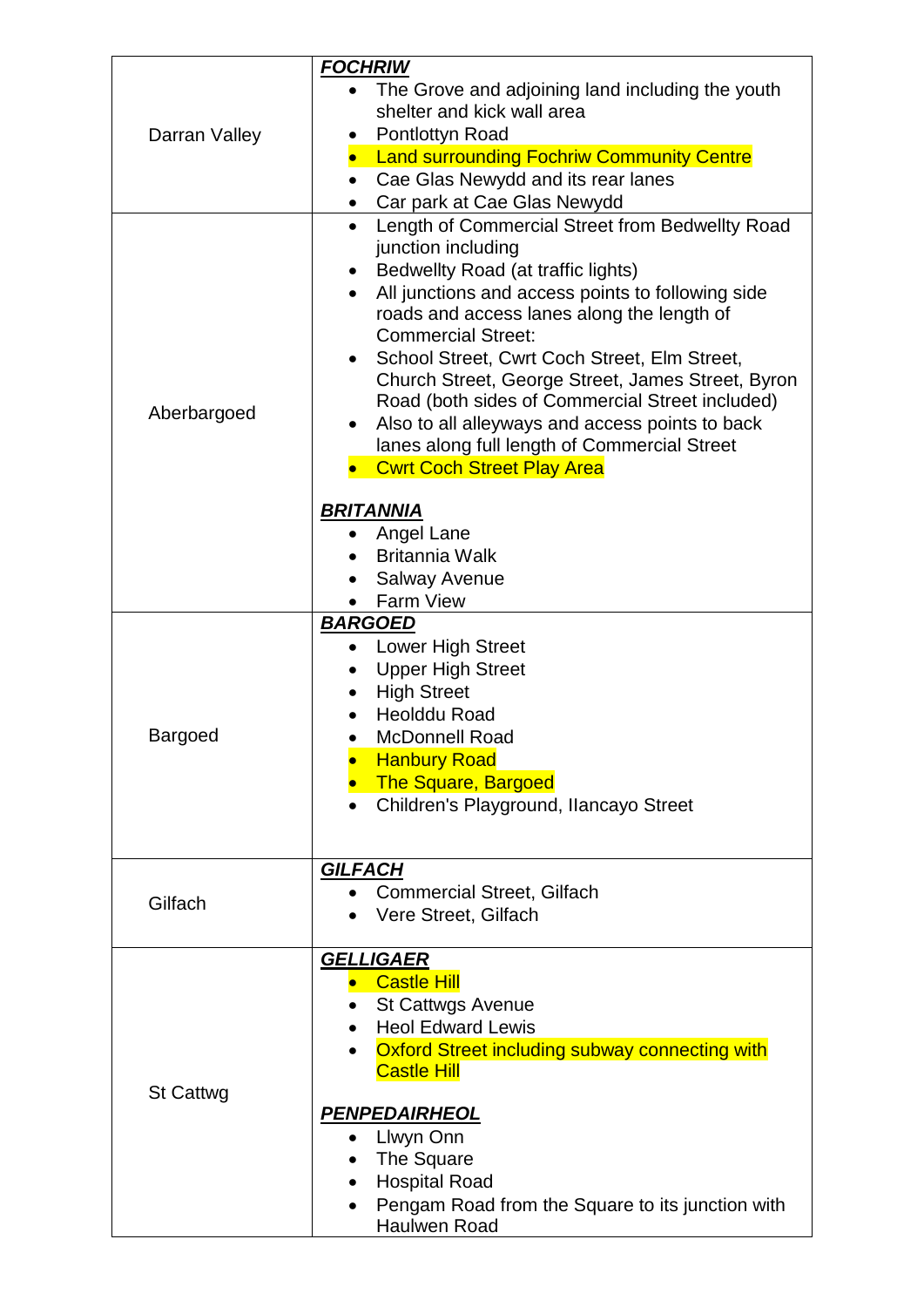| Hengoed<br>Pengam    | Pengam Road from the Square to its junction with<br>$\bullet$<br>Glyngaer Road<br>Hengoed Road from the Square to its junction with<br>$\bullet$<br><b>Rolls Avenue</b><br>Rear lane running parallel with Hengoed Road<br>between Hospital Road and Berthanllwyd Street<br>Footpath/cycleway adjoining A469<br>$\bullet$<br><b>Hengoed Railway Station</b><br>$\bullet$<br><b>Orchard Lane</b><br>$\bullet$<br><b>Hodges Crescent</b><br><b>Britannia Terrace</b><br><b>Britannia Villas</b><br>$\bullet$                                                                                                                                                                                                                                                                                                                                                                                                     |
|----------------------|----------------------------------------------------------------------------------------------------------------------------------------------------------------------------------------------------------------------------------------------------------------------------------------------------------------------------------------------------------------------------------------------------------------------------------------------------------------------------------------------------------------------------------------------------------------------------------------------------------------------------------------------------------------------------------------------------------------------------------------------------------------------------------------------------------------------------------------------------------------------------------------------------------------|
|                      | <b>The Ecopark including Dylan Avenue</b>                                                                                                                                                                                                                                                                                                                                                                                                                                                                                                                                                                                                                                                                                                                                                                                                                                                                      |
| <b>Ystrad Mynach</b> | <b>YSTRAD MYNACH TOWN CENTRE</b><br>Commercial Street and all rear lanes and access<br>lanes adjoining Commercial Street<br>Central Street and all rear lanes and access lanes<br>$\bullet$<br>adjoining<br>Church Street and all rear lanes and access lanes<br>adjoining<br>Lisburn Road and all rear lanes and access lanes<br>adjoining<br>Oakfield Road and all rear lanes and access lanes<br>adjoining<br>Lewis Street and all rear lanes and access lanes<br>$\bullet$<br>adjoining<br>Junction Lewis Street/Bedwlwyn Street<br>$\bullet$<br>Bedwlwyn Street and all rear lanes and access<br>lanes adjoining<br>Junction at Bedwlwyn Street and Bedwlwyn Road<br>Bedwlwyn Road and all rear lanes and access<br>lanes adjoining<br>Davies Street and all rear lanes and access lanes<br>adjoining<br>Footpath/cycleway adjoining A469<br>Pengam Road and all rear lanes and access lanes<br>adjoining |
|                      | Rear of Sports Centre and School fields to footpath<br>All School grounds and all rear lanes and access<br>lanes adjoining<br>A472 to junction with Lewis Street<br><b>Ystrad Mynach Park</b>                                                                                                                                                                                                                                                                                                                                                                                                                                                                                                                                                                                                                                                                                                                  |
| New Tredegar         | <b>NEW TREDEGAR</b><br><b>Commercial Street</b><br><b>James Street</b><br><b>Tredegar Road</b><br><b>PHILLIPSTOWN</b><br><b>Derlwyn Street and its rear lanes</b><br>Penrhyn Terrace and its rear lanes                                                                                                                                                                                                                                                                                                                                                                                                                                                                                                                                                                                                                                                                                                        |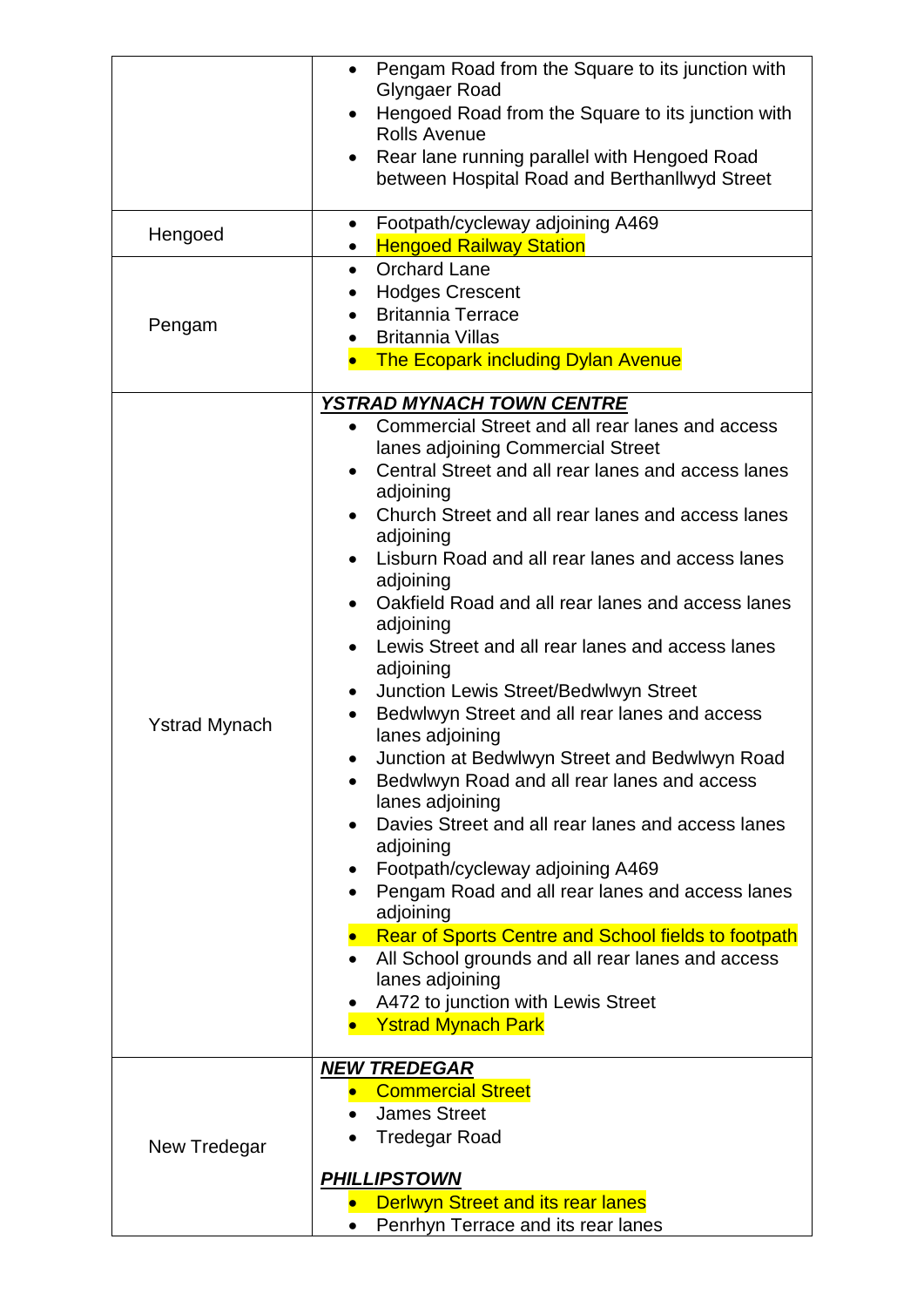| Fothergills Road and its rear lanes<br><b>Jones Street</b><br><b>Footpaths and steps connecting Derlwyn Street,</b><br><b>Jones Street, Penrhyn Terrace and Fothergills</b><br>Road<br>Fernhill Terrace and its rear lanes<br>Cefn Rhychdir Road and its rear lanes<br>Pritchard Terrace and its rear lanes<br>Meadow Terrace and its rear lanes<br>$\bullet$<br>Dafolog Terrace and its rear lanes<br>$\bullet$<br>Farm Terrace and its rear lanes<br>Land surrounding Phillipstown Community Centre<br>Car park adjacent to Phillipstown Community<br>$\bullet$<br>Centre<br>Grassed area on Bedlwyn Road<br>$\bullet$<br><b>Bedlwyn Road</b><br><b>Birchgrove, Tirphil</b> |
|-------------------------------------------------------------------------------------------------------------------------------------------------------------------------------------------------------------------------------------------------------------------------------------------------------------------------------------------------------------------------------------------------------------------------------------------------------------------------------------------------------------------------------------------------------------------------------------------------------------------------------------------------------------------------------|
|-------------------------------------------------------------------------------------------------------------------------------------------------------------------------------------------------------------------------------------------------------------------------------------------------------------------------------------------------------------------------------------------------------------------------------------------------------------------------------------------------------------------------------------------------------------------------------------------------------------------------------------------------------------------------------|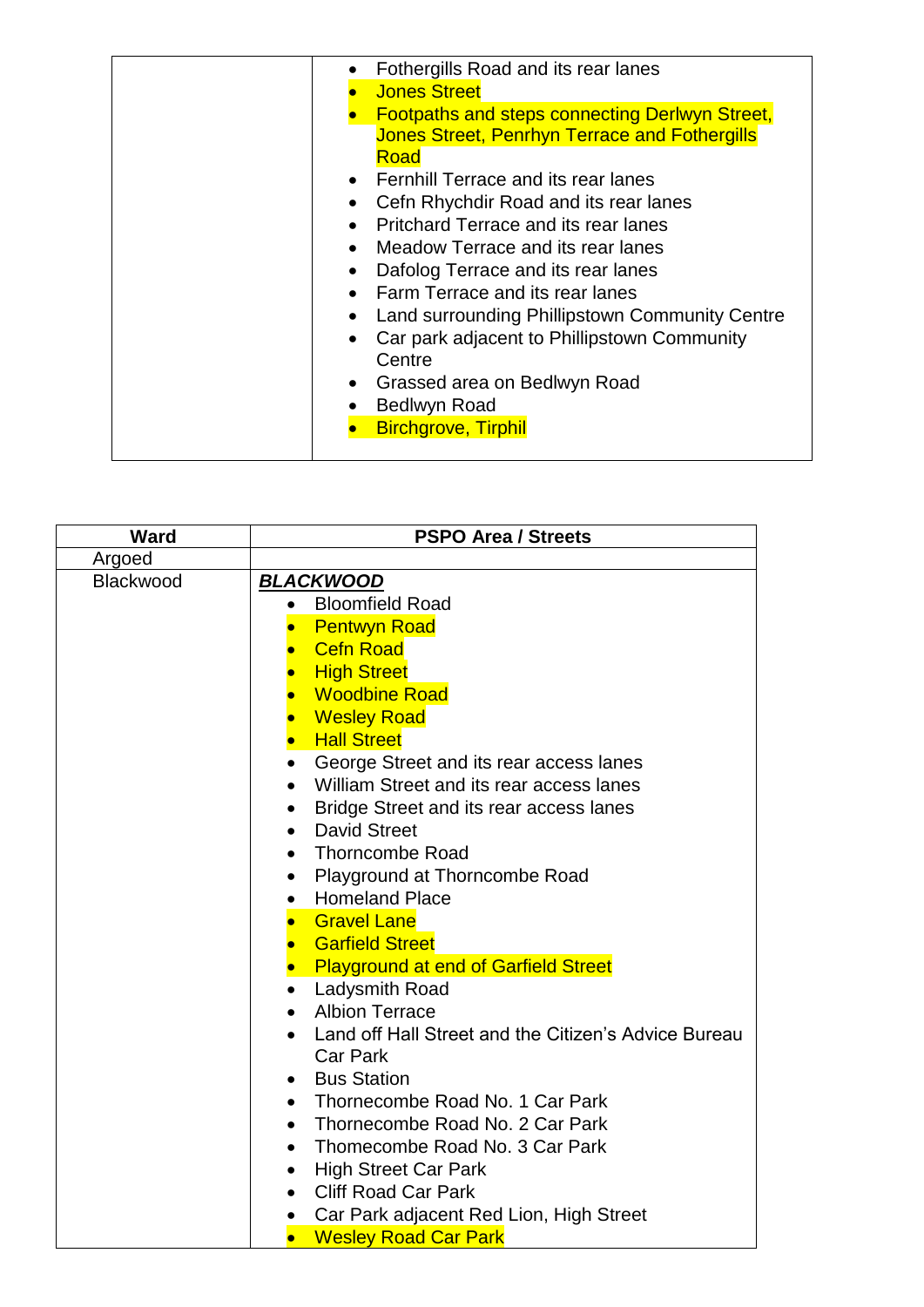|                     | <b>Woodbine Road Car Park</b>                                  |
|---------------------|----------------------------------------------------------------|
|                     |                                                                |
|                     | <b>Bus Station Car Park</b>                                    |
|                     | <b>Gordon Road</b>                                             |
|                     | The Park, Libanus Fields                                       |
|                     | <b>Showfield, Greenwood Road</b><br>$\bullet$                  |
|                     | Sunnybank Road<br>$\bullet$                                    |
|                     |                                                                |
|                     | <b>Twynyffald Road</b>                                         |
|                     | <b>Ty-Isha Terrace</b>                                         |
|                     | <b>Bryn Road</b><br>$\bullet$                                  |
|                     | <b>Apollo Way Estate</b>                                       |
|                     | Apollo Way                                                     |
|                     | <b>Chartist Way</b><br>$\bullet$                               |
|                     | <b>Gibbs Close</b><br>$\bullet$                                |
|                     |                                                                |
|                     | <b>Palmer Place</b>                                            |
|                     | Waunllwyn Crescent                                             |
|                     | <b>Parfitt Place</b><br>$\bullet$                              |
|                     | <b>Croeso Square</b><br>$\bullet$                              |
|                     |                                                                |
| <b>Cefn Fforest</b> | <b>CEFN FFOREST</b>                                            |
|                     | <b>Welfare Ground</b>                                          |
|                     | <b>Bryn Road</b>                                               |
|                     | The Square, Cefn Fforest Avenue<br>$\bullet$                   |
|                     |                                                                |
|                     | <b>Twyn Gardens</b>                                            |
| Crumlin             |                                                                |
|                     |                                                                |
|                     | <b>CROSPENMAEN</b>                                             |
|                     | Football field at end of Meadow Walk, Overdale Walk,           |
|                     | Grove Walk, Shelley Close, Byron Place, Cherry                 |
|                     | <b>Grove and Williow Park</b>                                  |
|                     |                                                                |
|                     | <b>TRINANT</b>                                                 |
|                     | <b>Trinant Terrace</b>                                         |
| Penmaen             | <b>OAKDALE</b>                                                 |
|                     |                                                                |
|                     | <b>Oakdale Square</b>                                          |
|                     | <b>Central Buildings</b><br>$\bullet$                          |
|                     | <b>Aberconwy Place</b>                                         |
|                     | <b>Central Avenue</b><br>$\bullet$                             |
|                     | <b>Park Terrace</b>                                            |
|                     | <b>St David's Avenue</b>                                       |
|                     |                                                                |
|                     | Footpath between Cliff Road and St David's Avenue<br>$\bullet$ |
| Pontllanfraith      | <b>PENLLWYN</b>                                                |
|                     | <b>St Sannan Road</b><br>$\bullet$                             |
|                     | <b>Heol Trelyn</b><br>$\bullet$                                |
|                     | Mynyddislwyn Close<br>$\bullet$                                |
|                     | Highmead                                                       |
|                     | Penymead<br>$\bullet$                                          |
|                     |                                                                |
|                     | <b>Rhymney Close</b>                                           |
|                     | <b>Broadmead</b>                                               |
|                     | Fleur de Lys Avenue                                            |
|                     |                                                                |
|                     | <b>PONTLLANFRAITH</b>                                          |
|                     | Newbridge Road and its rear lanes<br>$\bullet$                 |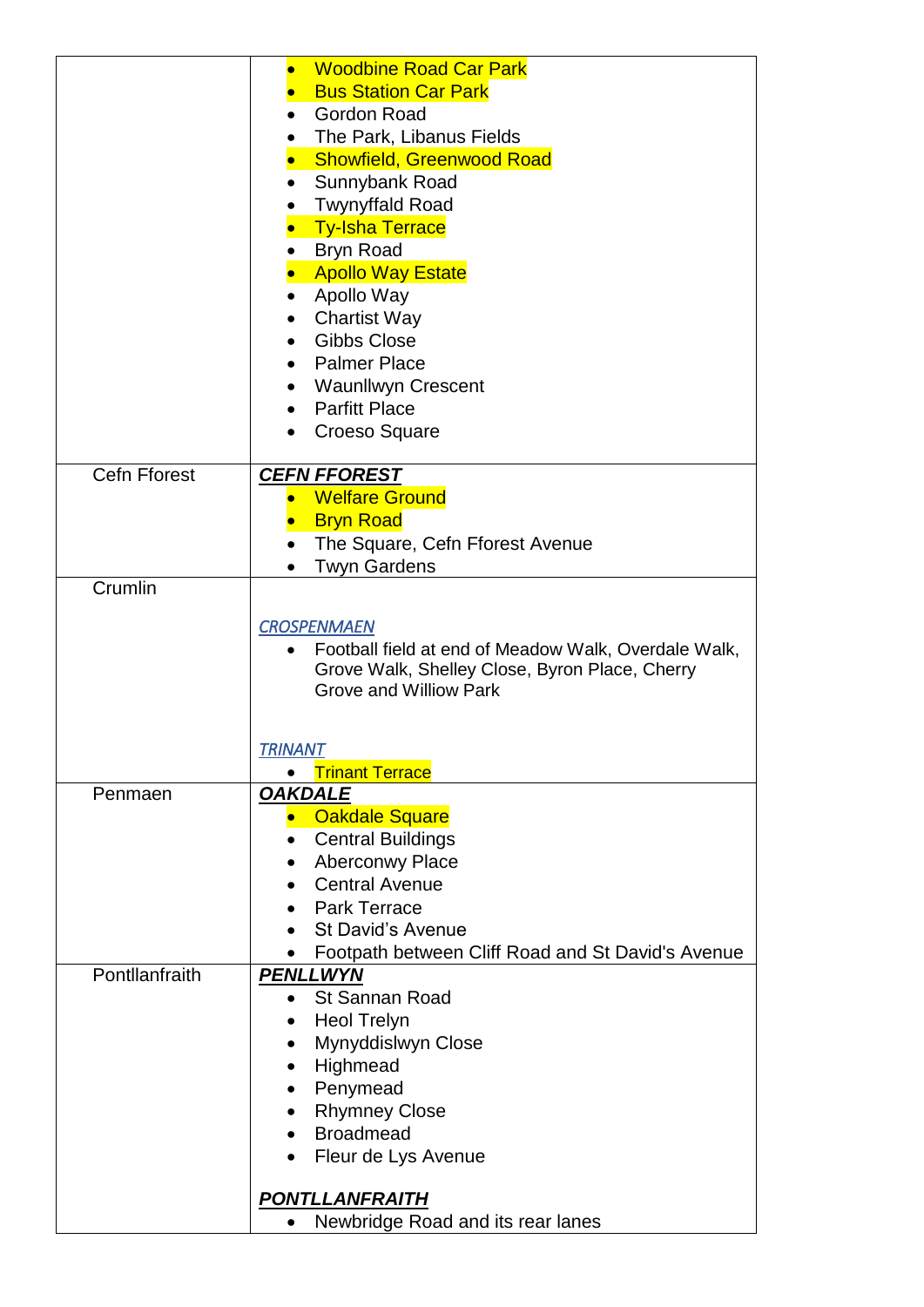|                   | <b>Brookfield Road</b><br>$\bullet$                            |
|-------------------|----------------------------------------------------------------|
|                   | <b>Llanarth Road</b><br>$\bullet$                              |
|                   | Islwyn Terrace and its rear lanes<br>$\bullet$                 |
|                   | <b>Musselwhite Court</b>                                       |
|                   | Millbrook Road                                                 |
|                   | <b>Islwyn Park</b><br>$\bullet$                                |
|                   | Courthouse Car Park off Blackwood Road                         |
|                   |                                                                |
| Crosskeys         | <b>CROSSKEYS</b>                                               |
|                   | <b>Waunfawr Park</b>                                           |
|                   | Gladstone Street from junction with Cobden Street<br>$\bullet$ |
|                   | <b>Cobden Street</b><br>$\bullet$                              |
|                   | <b>Waunfawr Road</b>                                           |
|                   | The Footpath surrounding Waunfawr Path and                     |
|                   | allotments leading to GladstoneStreet                          |
|                   | <b>Entrance to Pandy Park</b>                                  |
|                   | Gladstone Street to cycleway entrance<br>٠                     |
|                   | Length of cycleway alongside Waunfawr Park<br>$\bullet$        |
|                   | <b>Risca Road</b>                                              |
|                   |                                                                |
| Newbridge         | <b>NEWBRIDGE</b>                                               |
|                   | <b>High Street</b>                                             |
|                   | <b>Celynen Road</b>                                            |
|                   | <b>Bridge Street</b>                                           |
|                   | <b>Land surrounding Newbridge Leisure Centre</b>               |
|                   | including surrounding land and the car park                    |
|                   | <b>Calzaghe Bridge</b>                                         |
| Abercarn          | <b>ABERCARN</b>                                                |
|                   | <b>High Street</b>                                             |
|                   | Distillery area                                                |
|                   |                                                                |
|                   | <b>CWMCARN</b>                                                 |
|                   | Jamesville                                                     |
|                   | <b>Newport Road</b>                                            |
|                   | <b>Chapel Farm subway</b>                                      |
|                   | Grandstand, Abercarn Welfare Ground                            |
| <b>Risca East</b> | <b>RISCA</b>                                                   |
|                   | <b>Mill Street</b>                                             |
|                   | <b>Car Park and land surrounding shops, junction of</b>        |
|                   | <b>Elm Drive and Holly Road, Ty Sign</b>                       |
|                   | Car Park and land surrounding shops, area                      |
|                   | bounded by Elm Drive, Aster Close and                          |
|                   | <b>Thistle Way</b>                                             |
|                   | <b>Elm Drive</b>                                               |
|                   | Manor Way<br>$\bullet$                                         |
| <b>Risca West</b> |                                                                |
|                   | <b>Tredegar Street</b><br><b>Commercial Street</b>             |
|                   |                                                                |
|                   | Danygraig Road including land under the flyover                |
|                   | carrying the A467                                              |
|                   | <b>Tredegar Grounds, Risca Park</b>                            |
|                   | Lane linking Sarn Place to St Mary's Street                    |
|                   | Lane to the rear of Commercial Street, Pontymister             |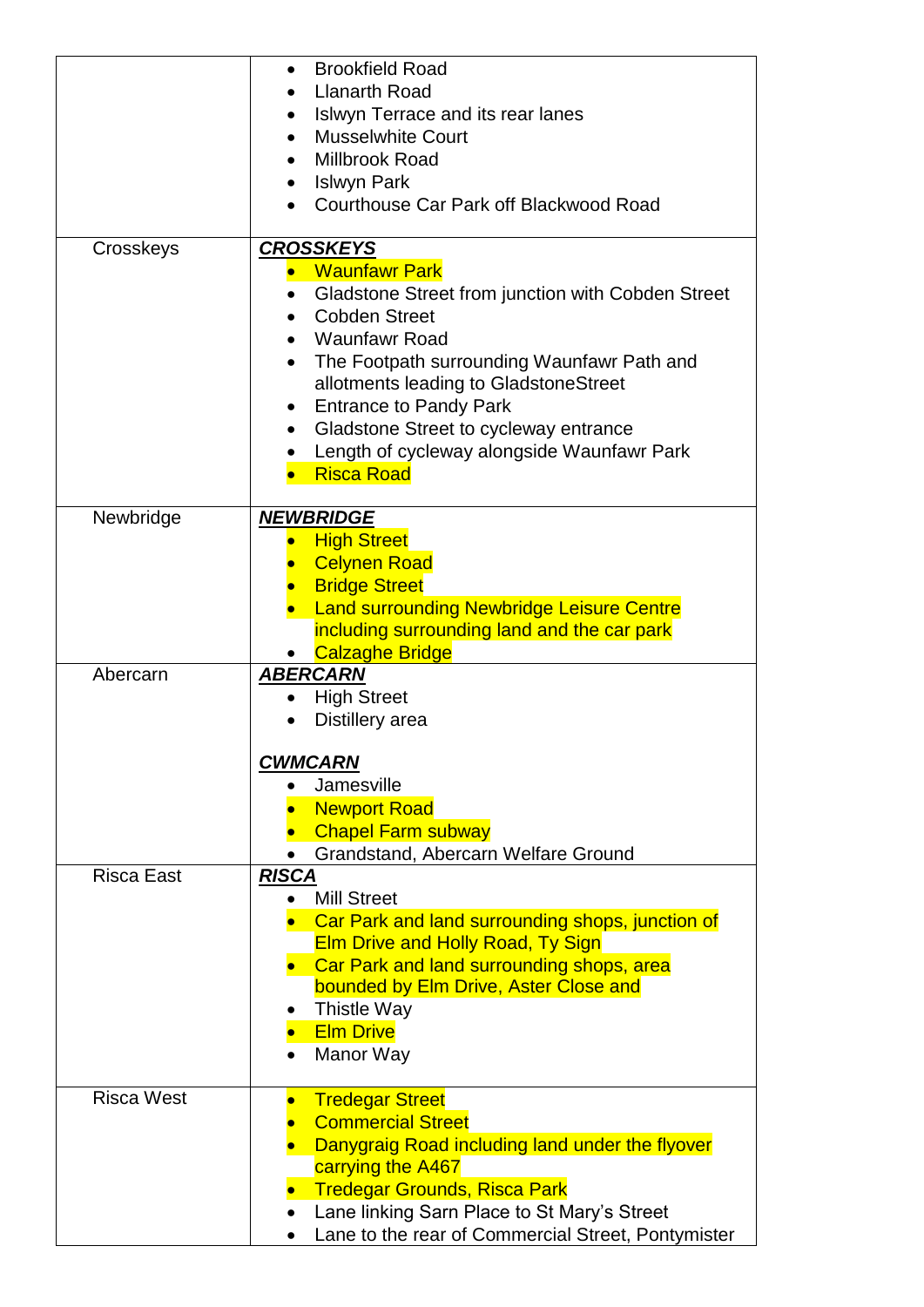|  | • Park Road    |
|--|----------------|
|  | • Station Road |
|  | • Fields Road  |
|  | • Baths Field  |
|  |                |

| <b>Ward</b>        | <b>PSPO Area / Streets</b>                            |
|--------------------|-------------------------------------------------------|
| Llanbradach        | LLANBRADACH                                           |
|                    | Oak Terrace and its rear lanes<br>$\bullet$           |
|                    | <b>Station Road</b><br>$\bullet$                      |
|                    | Car Park at the corner of Oak Terrace and Station     |
|                    | Road                                                  |
|                    | <b>The Square</b><br>$\bullet$                        |
|                    | High Street and its rear lanes<br>$\bullet$           |
|                    | <b>Llanbradach Park</b>                               |
| <b>Aber Valley</b> | <b>ABERTRIDWR</b>                                     |
|                    | <b>The Square</b>                                     |
|                    | High Street (from The Square to its junction with     |
|                    | <b>Brook Street)</b>                                  |
|                    | Church Road (from The Square to its junction with     |
|                    | <b>Tridwr Road)</b>                                   |
|                    | Clos Morgan Gruffydd                                  |
|                    | • Thomas Street (from The Square to injunction with   |
|                    | <b>Cross Street and Kings Close)</b>                  |
|                    | King Street (from injunction with Kings Close to High |
|                    | Street)                                               |
|                    | Tridwr Road (to injunction with Ilan Road)            |
|                    | <b>Kings Close</b>                                    |
|                    | <b>William Street</b>                                 |
|                    | <b>Cross Street</b>                                   |
|                    | <b>Plas Nant</b><br>$\bullet$                         |
|                    | Farm Close                                            |
| Penyrheol          | PENYRHEOL, CAERPHILLY                                 |
|                    | <b>Troed y Bryn</b><br><b>Bryntirion</b>              |
|                    | <b>Rhiw Fach</b><br>$\bullet$                         |
|                    | <b>Heol Tir Gibbon</b>                                |
|                    | <b>Tir Coed</b>                                       |
|                    | <b>Bryn Glas</b>                                      |
|                    | Gelli Deg                                             |
|                    | <b>Pleasant Place</b>                                 |
|                    | <b>Bryn Teg</b>                                       |
|                    | Maes Hir                                              |
|                    | Cae Glas                                              |
|                    | Heol Aneurin from its junction with the B4263 to its  |
|                    | junction with Heol Tir Gibbon                         |
|                    | <b>Penyrheol Park</b>                                 |
|                    | <b>Car Park rear of Penyrheol Park</b>                |
|                    |                                                       |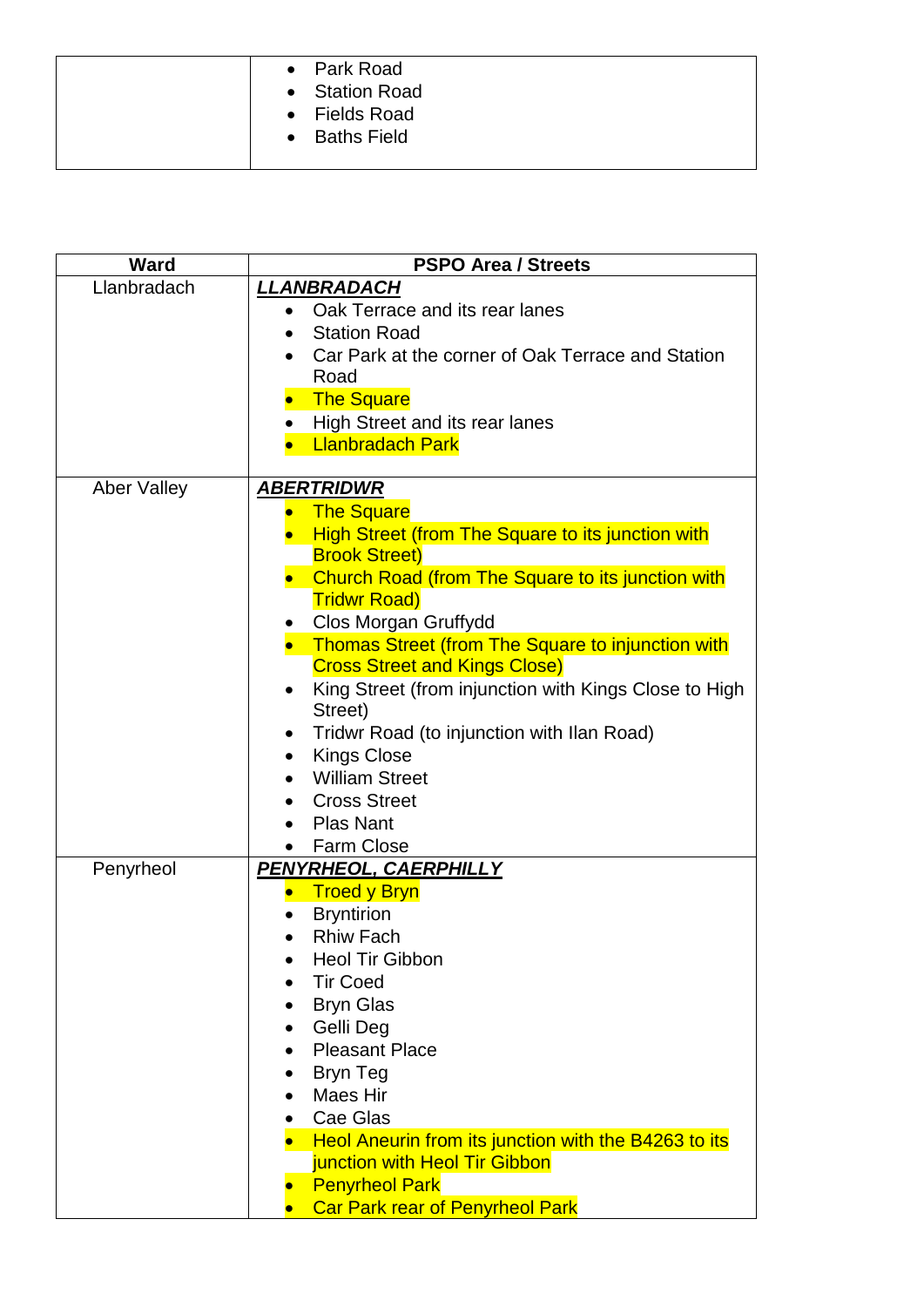|              | • Area surrounding shops at Heol Aneurin, Penyrheol<br>from Glan Ffrwd to Heol-Y- Gogledd<br><b>Station Terrace</b>                                                                                                                                                                                                                                                                                                                                                                                                                                                                                                                                                                          |
|--------------|----------------------------------------------------------------------------------------------------------------------------------------------------------------------------------------------------------------------------------------------------------------------------------------------------------------------------------------------------------------------------------------------------------------------------------------------------------------------------------------------------------------------------------------------------------------------------------------------------------------------------------------------------------------------------------------------|
|              | <b>HENDREDENNY ESTATE, CAERPHILLY</b><br>Groeswen Road<br><b>Raglan Court</b><br>Groeswen Drive at junction with Groeswen Road<br><b>Entrance to Pembroke Court</b><br><b>Monmouth Court</b>                                                                                                                                                                                                                                                                                                                                                                                                                                                                                                 |
| Morgan Jones | <b>CAERPHILLY</b><br><b>Piccadilly Square</b><br>Mill Road and its rear lanes from its junction with<br>Piccadilly Square to its junction<br>with Churchill Park<br><b>Morgan, Jones Park</b><br><b>Crescent Road Car Park</b><br>• Castle Street<br>St. Cenydd Road                                                                                                                                                                                                                                                                                                                                                                                                                         |
|              | <b>CHURCHILL PARK, CAERPHILLY</b><br>Lewis Drive and its rear lanes<br>Howard Drive and its rear lanes<br>Dyfed Drive and its rear lanes<br>$\bullet$<br>Davies Drive and its rear lanes<br>$\bullet$<br>Dylan Drive and its rear lanes<br>$\bullet$<br><b>Footpath from Lewis Drive to Pontygwindy Industrial</b><br><b>Estate</b><br>Footpath to the rear of Dylan Drive                                                                                                                                                                                                                                                                                                                   |
| St Martin's  | Dafydd Williams Park and grounds surrounding<br><b>Caerphilly Castle</b><br><b>Caerphilly Bus Station</b><br>$\bullet$<br><b>Railway Terrace</b><br><b>Station Terrace</b><br>$\bullet$<br><b>Twyn Car Park</b><br>Play area rear of Bartlett Street<br>$\bullet$<br>Cenotaph Area<br>$\bullet$<br><b>Twyn Square</b><br><b>Station Square</b><br>Cardiff Road and its rear lanes south of its junction<br>with St Martin's Road and King<br><b>Edward Avenue</b><br><b>Castle Street</b><br><b>Clive Street</b><br><b>Pentrebane Street</b><br><b>Stockland Street</b><br><b>St Fagans Street</b><br><b>Park Lane</b><br><b>Bradford Street and its rear lanes</b><br><b>Clifton Street</b> |